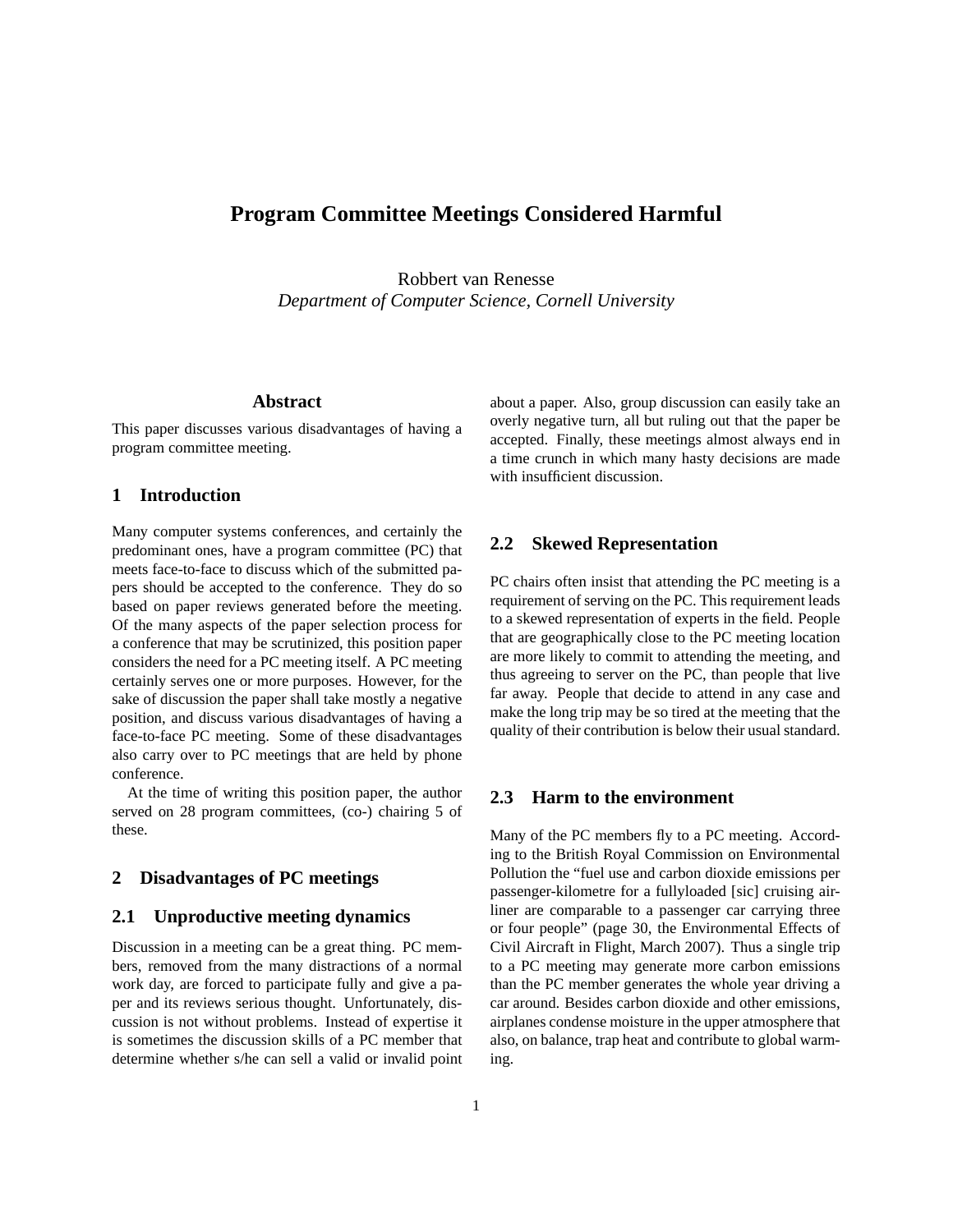# **2.4 Non-optimal Productivity**

Traveling to a PC meeting, attending, and returning home, takes many of the PC members two to three days. It is useful to consider how such time may be used if there were no PC meeting.

Say that a PC member can review 3 papers per day. If we conservatively estimate that two days could be freed up for say, 10 people, and one day for 5 people, then these people could generate an additional 75 reviews if the PC meeting were canceled. It would be possible to add a last round of reviewing in order to improve the quality of ranking for contentious papers. Also, the additional reviews may improve the quality of those papers that get accepted.

Another possibility is to charge PC members with constructing a summary review for each paper. This would force a PC member to read all reviews for a paper, carefully construct a summary, and send it around to other members for approval. This process would likely lead to on-line discussions of contentious papers. Such discussions would be held concurrently and could be allocated more time than a discussion at a PC meeting. The resulting summary is intented to send a more consistent message to the authors than a collection of individual reviews.

## **2.5 Non-optimal Use of Money**

For each person traveling to the PC meeting we could save enough money to send a student to the conference who otherwise could not attend. It is possible that sending more students to the conference is more worthwhile than the benefits a PC meeting can provide to the conference.

# **3 Alternative**

So if there is no face-to-face PC meeting, what is a good alternative for making the final selection of papers? For completeness sake, I briefly offer a proposal here, realizing that better solutions may be possible. In this proposal, there would be a small group of two or three PC co-chairs that oversee the entire reviewing process. (More than one is necessary to deal with conflict-ofinterest and so on.) After the reviewing cycle, the chairs use the review scores to generate an initial ranking. The chairs may fiddle with how the scores are used to generate the ranking, as it is difficult to generate a formula a priori that is guaranteed to produce a satisfying result.

PC meeting or not, chairs should carefully track contentious papers during the reviewing phase. Papers may be contentious for different reasons: technical quality, contributions to the field, quality of writing, and so on. In such cases chairs should invite additional reviews. In my opinion, reviews should not be shared between PC members during the reviewing cycle as much as possible, but in contentious cases PC chairs may deem it necessary to make the contents of the conflicting reviews available to respective members of the PC. Chairs are ultimately responsible for deciding if a paper is acceptable or not.

The PC chairs would then make the ordered list, along with notes on how the list was generated, as well as all reviews, available to the PC members and allow them to send rebuttals over a period of, say, two or three days, adjusting reviews and scoring as necessary. The PC chairs then select the highest ranked papers and put the result up for 2/3 majority vote (no further discussion allowed at this point). It is my expectation that in most cases the membership will adopt the proposal unanimously, and that voting down a proposal would be an extremely rare event.

## **4 Evaluation**

Being in systems I feel compelled to add an evaluation. Obviously, such a evaluation has to make many assumptions and simplifications, and there is not much objective data available to support these. Nonetheless, it is useful and entertaining to consider what such an evaluation might look like.

Say there are  $N$  submissions, out of which  $n$  should be accepted. Unknown to the PC, each paper p has a *true value*  $f(p)$ . For simplicity, assume that no two papers have the same true value. We say that a paper p *is better than* another paper q if  $f(p) > f(q)$  (*i.e.*, p is better suited to the conference than  $q$ ). Papers are ranked based on their true value. Perhaps non-intuitively, we consider that the rank of the best paper is 0, while the rank of the worst paper is  $N - 1$ . We indicate by  $p_i$  the paper with rank  $i$ . For example,  $p_0$  is the best paper.

It is convenient to use probabilities for true values, and thus we will interpret  $f(p)$  as the probability that a paper is accepted. The probability of the best paper should normally be close to 1, indicating that it should be accepted with high probability, while the probability of the worst paper should be close to 0. The probabilities should be independent. The expected number of papers accepted should be *n*, and thus  $\sum_{p} f(p) = n$ . Also, the paper on the edge of being accepted or rejected should have a 50% probability of getting in, and thus  $f(p_n) = 0.5$ .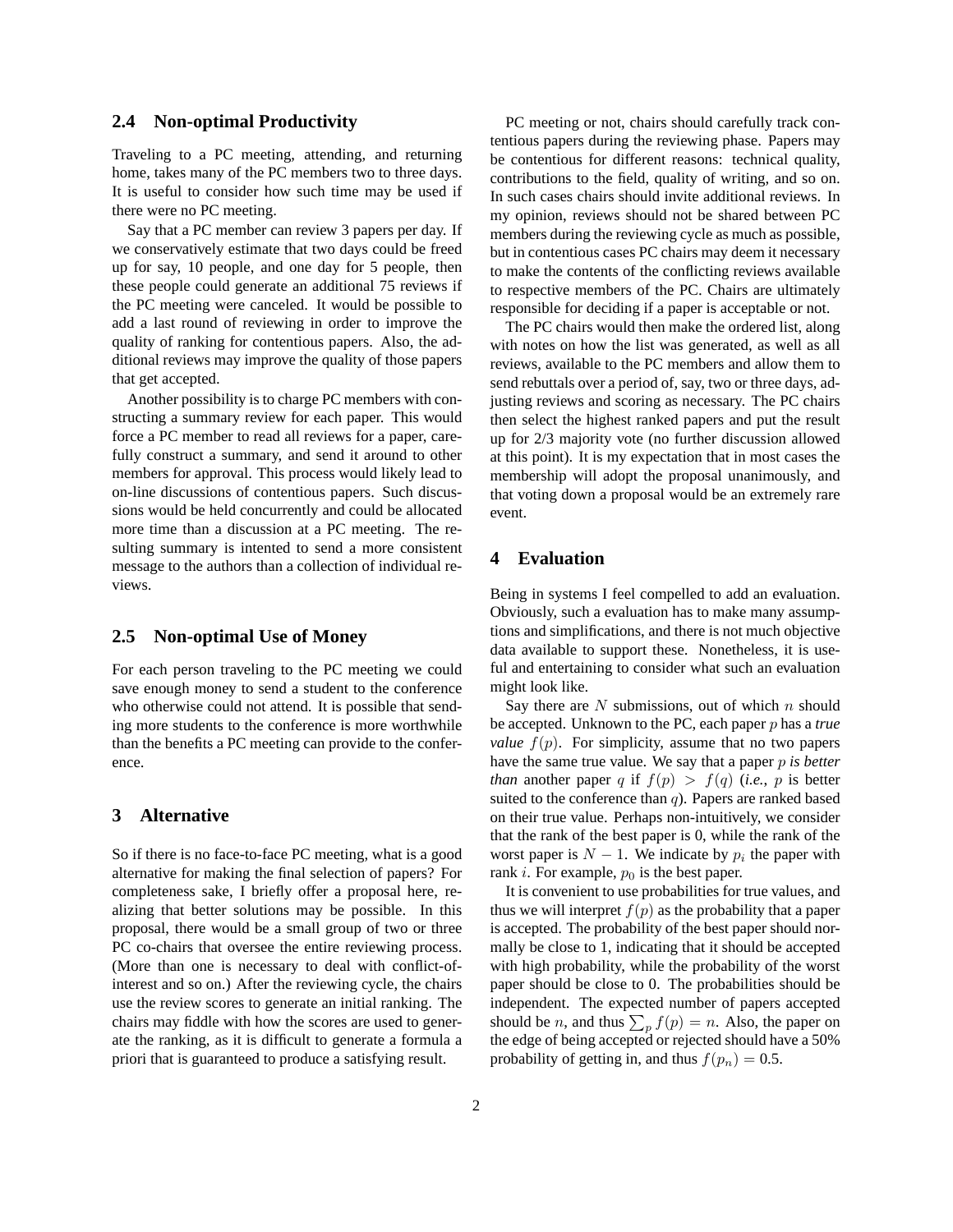The PC members only know  $N$  and  $n$ . Each review  $r$ of p binds a *perceived value*  $g(p, r)$  to a paper p, which is also a probability. We assume that with an increasing number of reviews the average or perceived values tends towards the true value of a paper. Formally, if  $\mathcal{R}_p$  is the set of reviews of  $p$ , then

$$
\lim_{|\mathcal{R}_p| \to \infty} \frac{\sum_{r \in \mathcal{R}_p} g(p, r)}{|\mathcal{R}_p|} = f(p) \tag{1}
$$

For this particular evaluation we will assume that the author of a review selects a score from five options: strong accept, weak accept, borderline, weak reject, strong reject. We model a knowledgeable reviewer as follows: For a paper  $p$ , the reviewer gets a weighted coin which he gets to flip four times. The coin is weighted by  $f(p)$ , unknown to the reviewer. With probability  $f(p)$  the coin comes up heads. The reviewer assigns the following score based on the outcome of this experiment:

**# heads score meaning**

|      | strong accept |
|------|---------------|
| 0.75 | weak accept   |
| 0.5  | borderline    |
| 0.25 | weak reject   |
|      | strong reject |

The reader may verify that this function satisfies Eq. 1 (the score is the average outcome of four binomial experiments), and thus an infinite number of reviewers would together converge towards the true value of a paper by averaging their scores.

We will compare two approaches for generating a conference program. One mimics a PC chair selection, while the other mimics a selection based on discussion at a PC meeting.

For the PC chair selected program, the chairs average the scores of the reviews of each paper, and use this to sort the papers. Note that the average scores are not necessarily unique and more than one paper may end up with the same score, so the order is partial. Using randomization among papers with the same score, the chairs converts this list into a totally ordered list and accept the first n papers.

In a PC meeting, the whiteboard is often divided into columns, with the leftmost column being definitely accept and the rightmost column being definitely reject. During the meeting, these columns are populated with paper identifiers. We mimic this process here, using five columns, one for each score. The PC members that reviewed a paper get to vote which column a paper goes into. PC members that assigned a score of 0.5 (borderline) sit out. A member that scored 1.0 gets two votes in favor, a member that scored 0.75 gets one vote in favor, a member that scored 0.25 gets one vote against, and a member that scored 0.0 gets two votes against. The votes are tallied and the paper is assigned an aggregate score, identifying one of the columns, as follows (approximately modeling PC meeting dynamics):

- 1.0 if nobody voted to reject; or else
- 0.0 if nobody voted to accept; or else
- 0.75 if the majority of votes are in favor of acceptance; or else
- 0.25 if the majority of votes are in favor of rejection; or else
- 0.5

As with the chair-selected option, this induces a partial ordering that is essentially reconciled through randomization when, at the end of the day, the exhausted PC members under direction of the exhausted PC chair start moving paper identifiers between the second and third columns, more-or-less randomly, in order to end up with n papers in the leftmost two columns.

The PC meeting model is hard to analyze mathematically, so I wrote a simulator. We use  $N = 150$  (# papers submitted) and  $n = 25$  (# papers accepted). In order to run the simulation the true value of the papers needs to be fixed, satisfying the various conditions above. We used the following simple function:

$$
f(p_i) = \begin{cases} 1 - \frac{i}{2n} & \text{if } i < 2n \\ 0 & \text{otherwise} \end{cases}
$$
 (2)

As desired, the true value of the best paper is  $f(p_0) =$ 1, the true value of the borderline paper  $f(p_n) = 0.5$ , while all papers ranked worse than  $2n$  have a true value of 0. (Experimentation with other such functions yielded similar conclusions.)

As a metric for quality, I measured in each experiment both the worst paper that got accepted in an experiment, and the best paper that got rejected. Figure 1 shows the results of 100 experiments in which voting is used to select papers, and 100 experiments in which averaging (by the PC chairs) is used.

We can make the following observations. First, with the chosen settings six reviews is approximately what is needed before a paper can be confidently accepted generating a few more reviews does not add much fidelity, and generating many more reviews is likely not an option.